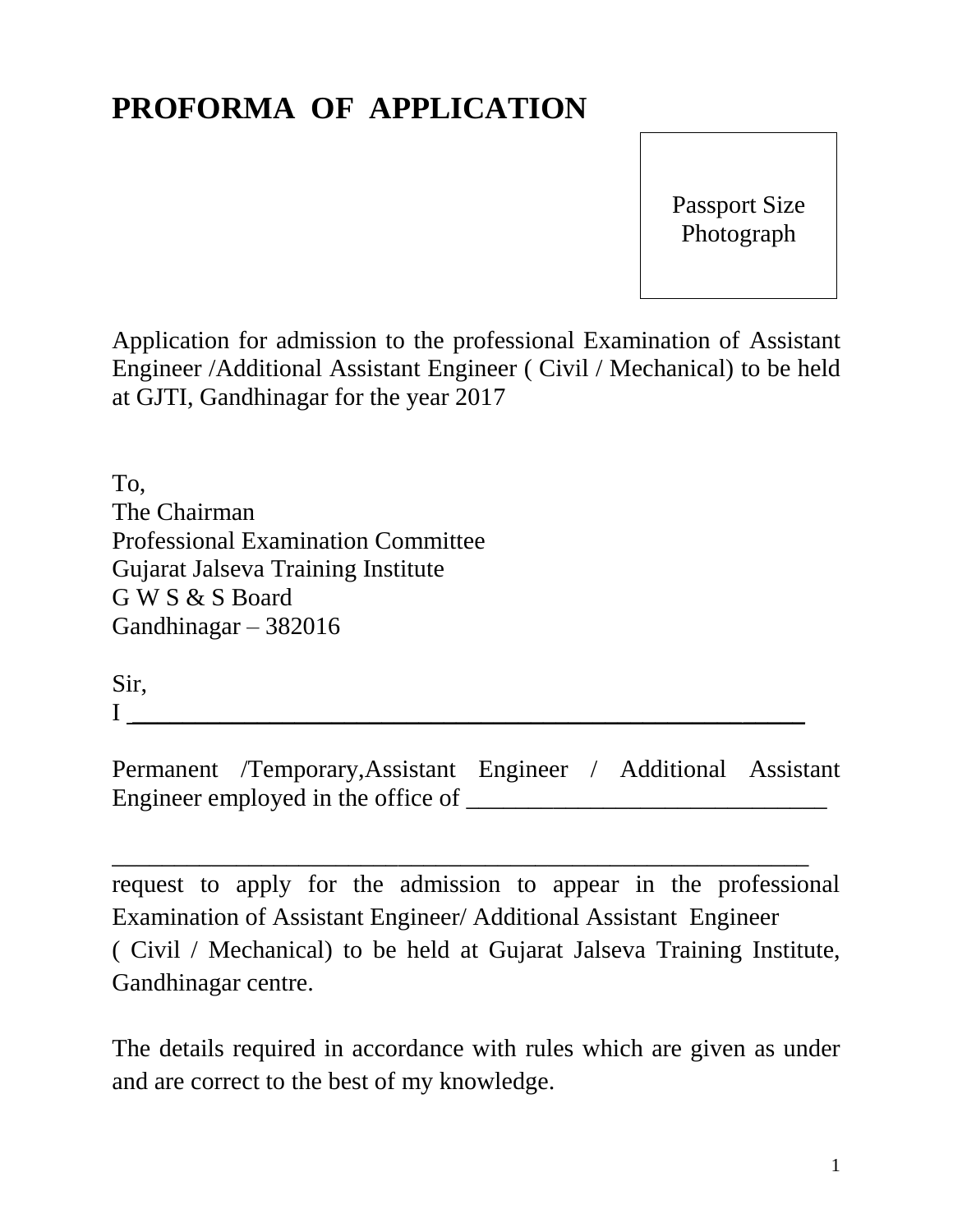| 1. Applicant's Name in full           |  |
|---------------------------------------|--|
| 2. Designation                        |  |
| 3. Mobile No.                         |  |
| <b>E</b> Mail Address                 |  |
| 4. Name of sub division/              |  |
| Division,                             |  |
| Circle,                               |  |
| Zone                                  |  |
| 5. Qualification                      |  |
| 6. Civil or Mechanical Wing           |  |
| 7. Date of Birth & age at the time of |  |
| this examination                      |  |
| 8. Total service in the department    |  |
| 9. Name and full postal               |  |
| Address of office                     |  |
| Where employed                        |  |
| 10. Date of first appointment         |  |
| 11. Date of regular appointment       |  |
| 12. Whether he/she has appeared in    |  |
| the professional Examination          |  |
| previously, if so                     |  |
| (a) Month & year of examination       |  |
| (b) Whether any exemption is earned?  |  |
| If so, detail of marks, year of       |  |
| Examination & subject exempted.       |  |
| © whether she/he intends to avail of  |  |
| Exemption earned? Indicate/state      |  |
| Say "Yes" or "No"                     |  |
| 13. Nos. of trials in case of         |  |
| $2^{nd}$ & $3^{rd}$ trial details     |  |
| Seat No.                              |  |
| year                                  |  |

: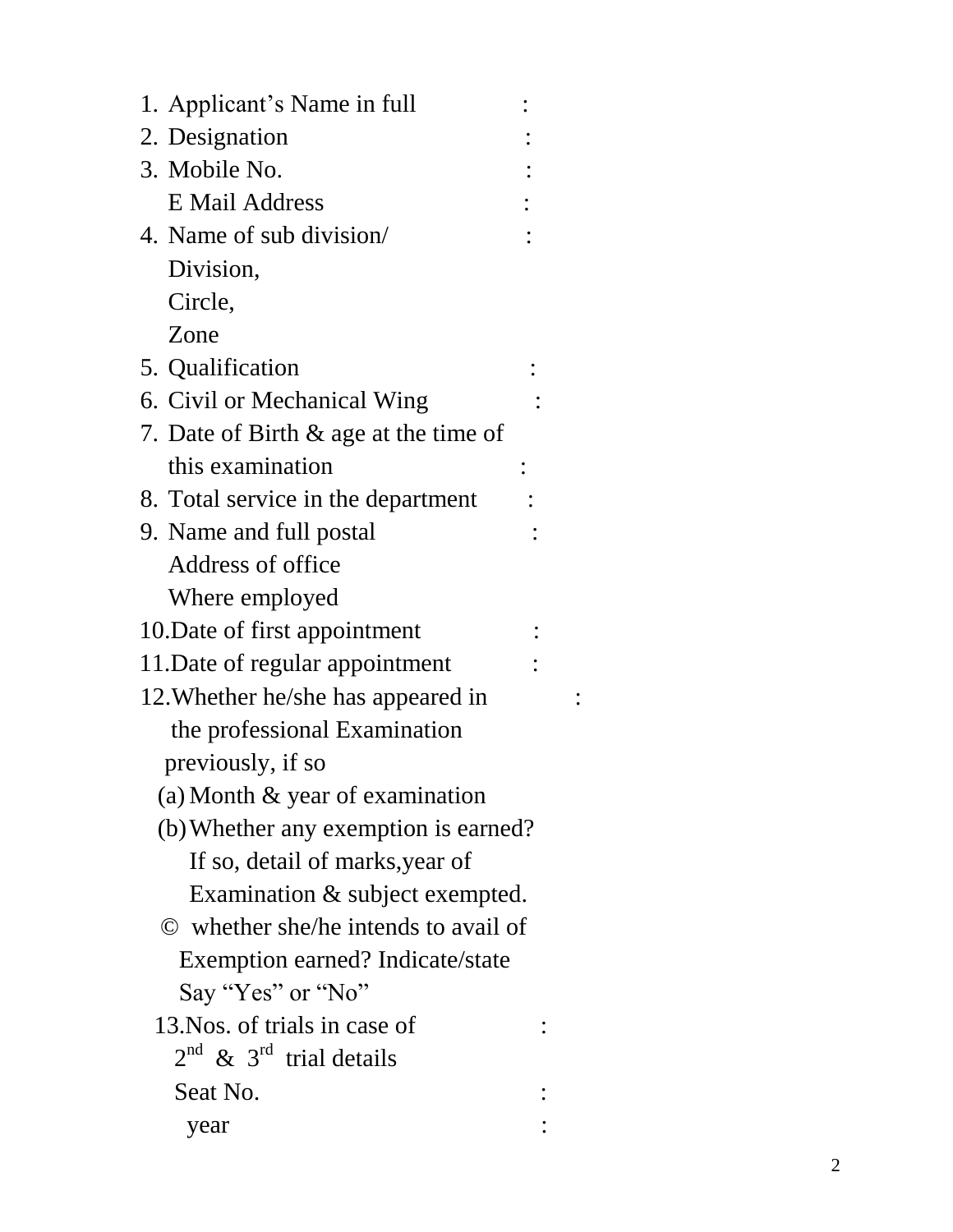Centre in where appeared : last should be given.

- 14.Whether additional (special) : Chance has been granted (No. & date of order under which the additional (special) chance has been granted? And certified copy thereof.
- 15. No. & date of orders relaxing age : and/ or service limits from competent authority.
- 16. Remarks , if any.  $\cdot$

 Signature of Candidate & Designation

## **SPECIAL REPORT**

Certified that the particulars shown overleaf are verified with service records and found correct. He/She is eligible to appear in the professional examination according to rules of professional examination. The special report as required under para 4 of the circular is given below.

| Special report of Shri                                   |  |  |
|----------------------------------------------------------|--|--|
| Working in the office of                                 |  |  |
| 1. Health $\&$ temperament<br>Considering his/her duties |  |  |
| 2. Initiative, resourcefulness                           |  |  |